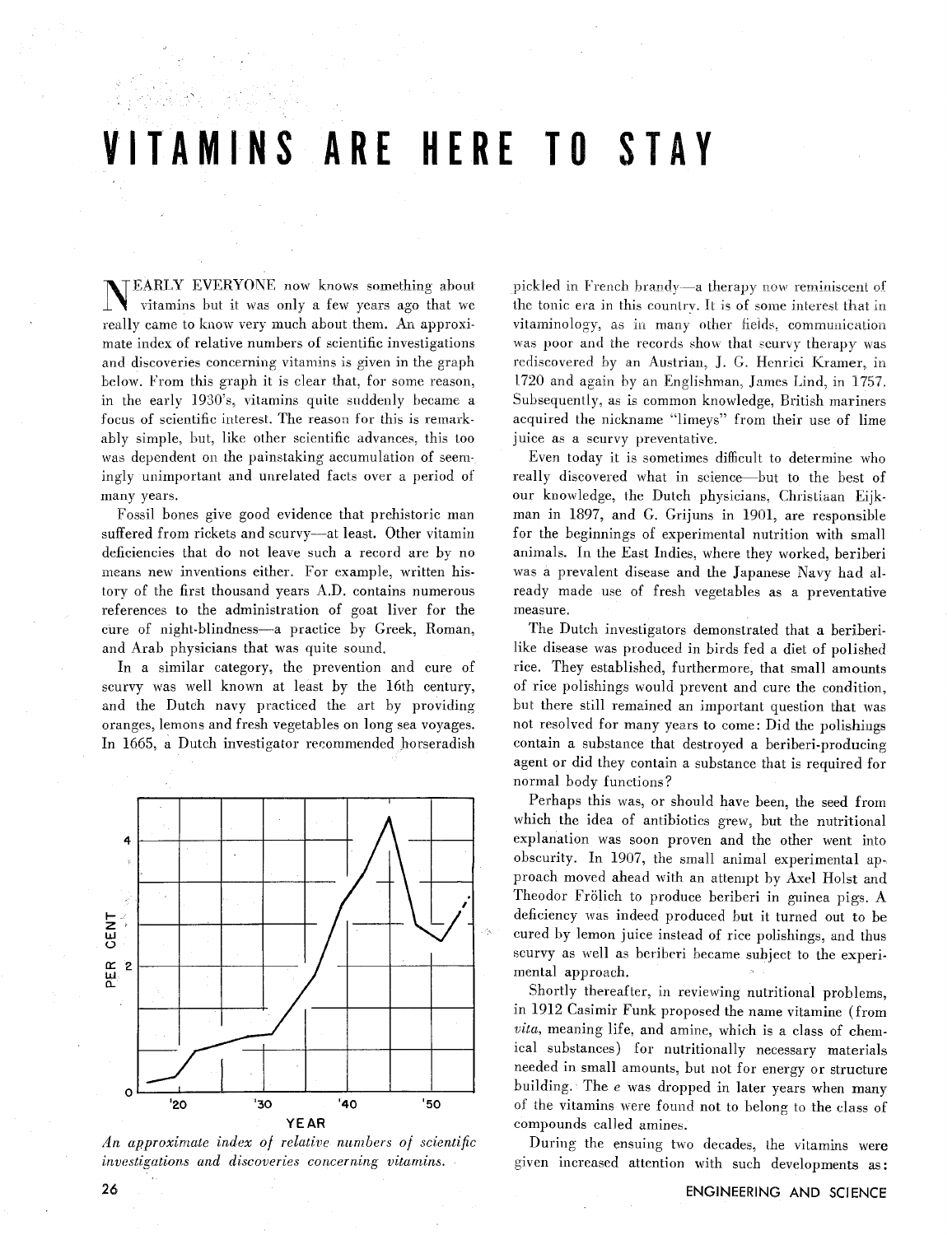## **by HERSCHEL K. MITCHELL**

purified diets for animals by Sir Frederick Hopkins in 1912; the distinction between "fat soluble vitamin A" and "water soluble vitamin B" by Elmer V. McCollum in 1915; and the production of experimental rickets in rats by May Mellamby in 1918. During this period also there occurred some confusion between vitamin needs and "trace element" requirements (such as iron, copper, cobalt and iodine) but gradually it developed that all are important.

And then too, little by little, the evidence accumulated that the vitamin picture was more complex than it seemed at first. "Fat soluble A" clearly contained more than one active substance and even "water soluble B" was suspeeled of being multiple in nature. This is how things stood in the late 1920's. There was progress in vitamin nutrition but it was slow. Animal assays to detect vitamins in general took from weeks to months to perform, and progress toward the isolation of vitamins as pure chemical substances was limited by the biological methods. But then the explosion occurred, and to see what set it off it is necessary to go back again to some other matters in history.

For micro-organisms, we usually go back in history to Louis Pasteur, and indeed that is where this part of the story began. Following his demonstration of the origin of microbes from other microbes, in 1871 Pasteur described a procedure for cultivating yeast in a medium containing only purified chemical substances. He reported if such a medium was inoculated with a pinhead  $(t \hat{e} t e d' \hat{e} pingle)$  of yeast, the organism would multiply and flourish.

This experiment led to a heated controversy when Justus Liebig, a prominent biochemist of that time, tried to repeat it and failed. It seems incredible now but the argument was not resolved satisfactorily until 30 years later, in 1901, when Eugene Wildiers brought forth a new principle, with experiments, to explain the discrepancy. He concluded, in effect, that Pasteur's pinhead was larger than Liebig's, and that the larger inoculum (containing probably several million yeast cells) carried along with it traces of a material that was required for continued growth even in the presence of sugar and minerals. This material, which he called "bios," became the subject of investigation by a number of scientists.

Still, a link to vitamins was missing, and there was little reason to think that the lowly yeast might need in



its diet the same kinds of substances as animals. Such a link came in 1919, however, when Roger J. Williams demonstrated that the pure anti-beriberi factor (vitamin  $B_1$ ) was required for the growth of a strain of yeast. But relatively few scientists got excited over this observation. Its significance was not immediately obvious, since it depended on the idea that, if animal vitamins were growth factors for micro-organisms, then perhaps compounds required by micro-organisms would be vitamins for animals.

This idea alone is not sufficient to explain the great outburst of activity in vitamin research that occurred shortly after 1930. There is an additional simple fact of great importance. The rate of growth of micro-organisms can be determined in hours, whereas weeks are usually needed for an equivalent determination using experimental animals. Now, in order to isolate a vitamin in a pure form, it is necessary to try innumerable procedures for purification, and equally necessary to evaluate each step on a quantitative basis by means of a biological assay. The rate of progress on such a problem, though not directly proportional to the speed of bio-assays is certainly strongly dependent on them.

In retrospect, the idea (that growth factors for micro-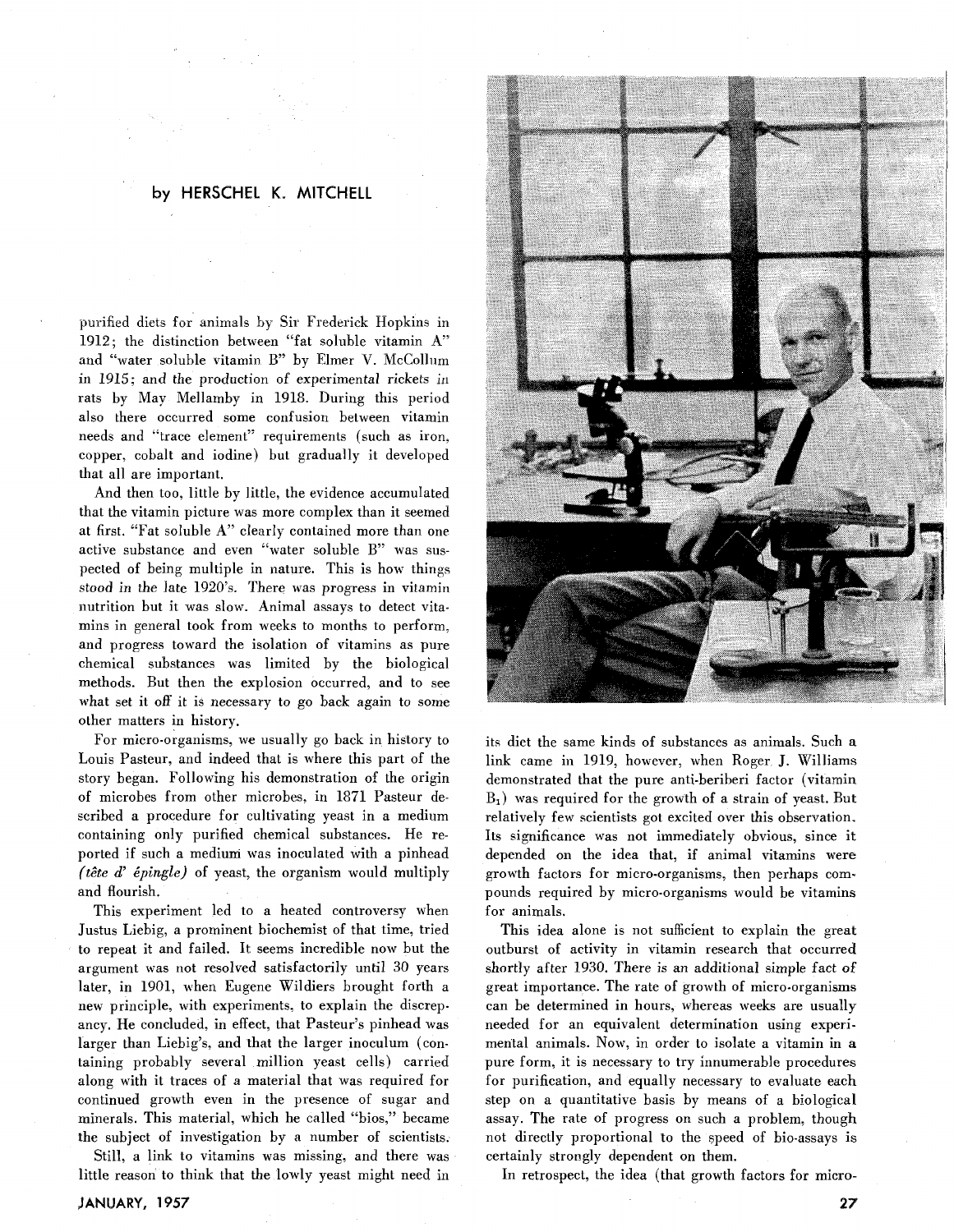organisms would also be vitamins for animals) was an excellent one, and few, if any, exceptions have been found. It is a significant fact, however, that the common ground includes only the water soluble vitamins. Requirements for the fat soluble group are peculiar to animals, even though micro-organisms produce some of them. In the great vitamin outburst of  $1931$  to  $1945$ , animal assays and biological determinations using yeast and bacteria went hand in hand, but there can be little doubt that much of the explosion of activity and discovery was due to the use of micro-organisms.

By 1930. a good many people had the idea that microbial growth factors might be vitamins and a feverish competitive period began. Basic science temporarily ran away with itself in competition with industrial research and development. There appeared to be economic gain in vitamins, and indeed, the business adds up to several hundred million dollars a year today.

Along with the vitamins, the science of microbiology grew by leaps and bounds as investigators made use of all sorts of yeasts, bacteria, and molds in an effort to find new growth factors. Once found, the substances had to be isolated as pure chemicals, and a new methodology for isolations grew also. This isolation was no mean task, since raw materials usually contain vitamins in amounts in the order of one part per million. The easiest way to illustrate this phase—the isolation—is from personal experience.

#### **Vitamins and microbiology**

Following the observation that vitamin  $B_1$  (thiamine) was required for yeast, Roger Williams proceeded to examine tissue extract for other yeast growth substances. and, in 1933, published a paper describing some of the properties of a new substance which he called pantothenic acid. In 1937 I had the good fortune to join the Williams group in the later stages of the work on isolation and synthesis of this vitamin. Following its completion. I began at the beginning for the first time, with a liver extract that seemed to contain a new growth factor for a strain of lactic acid bacteria. This is a nerve-racking stage for the tyro, since it is necessary to test repeatedly all the possible known compounds in order to be sure the growth factor is new. Insomnia is not unknown under such circumstances.

We started with liver-a few pounds at a time-and applied all sorts of extraction, adsorption and precipitating procedures, in an effort to separate the growth factor from the million parts of impurity it contained. Each possible procedure was evaluated by bio-assays with the bacteria. There is some logical science in it, but not as much as one would hope for. Pig liver was a satisfactory source of the factor; and from 100 Ibs. we obtained several milligrams of highly purified materialbut it looked like a ton or more of liver would become necessary. The war years were on the way then, and for some reason I don't understand, the pig liver supply failed.

I put down the phone after learning this and looked out of the window into the middle distance where a gardener was piling grass cuttings into a heap. By the next morning we knew that grass was a good source of the growth factor, and by the end of the week we knew that a major crop of that area (Austin, Texas)-namely spinachwas an excellent source, and at least as good as pig liver.

There were some odd things about spinach, however. If picked in the early morning, the growth factor was far higher than in the afternoon, and, at any time of day, a treatment with chloroform approximately doubled ihe activity. Following these salient observations, I spent a good many hours at dawn, gathering spinach in a tarpaulin, with a bottle of chloroform in hand to provide for a maximum yield. The farmer, whose spinach field had been rented, didn't understand these details-nor did I at the time. But they all have a reasonable explanation now.

Some eighteen months, about 10,000 bio-assays, and four tons of spinach later, we obtained a few milligrams of crystalline growth factor. This was approximately 200.000 times as pure as the initial extract of spinach, and in order to obtain a gram or so (about  $\frac{1}{2}$  teaspoon) for work on chemical structure, it was estimated that about ten times as much spinach would be needed. Accordingly, about 30 more tons (two carloads), were processed with the assistance and equipment made available by one of the drug houses.

Soon after it was established that the lactic acid bacteria growth factor was a new compound, it acquired a name based on its abundance in spinach. The suggestion, folic acid (from  $folium = leaf$ ) by Williams seemed suitable, and this name has been retained by common usage.

### **A crowded field**

As in all cases during this period of great activity in the isolation of growth factors, we were not alone in the field for long, and probably we were not the first to recognize the existence of folic acid. A group of investigators working on substances that would prevent and cure certain types of anemia in monkeys were dealing principally with folic acid in a concentrate they called vitamin M. As subsequently established, folic acid is indeed a vitamin for animals, being effective in man for the cure of certain kinds of anemias.

I expect that this yarn about the isolation of folic acid is more or less typical of many others that could be told of vitamin work during this period of time, although each must have had its own peculiarities. The field became commercialized very rapidly, to the point where industrial research teams took it over almost entirely. By 1945, the rate of discovery of new growth factors had dropped to a low level, although the search is still in progress. Vitamin  $B_{12}$  is relatively recent, and only six months ago one of the industrial laboratories announced the isolation of a new growth substance (biopterin) for a species of protozoa. For other reasons, the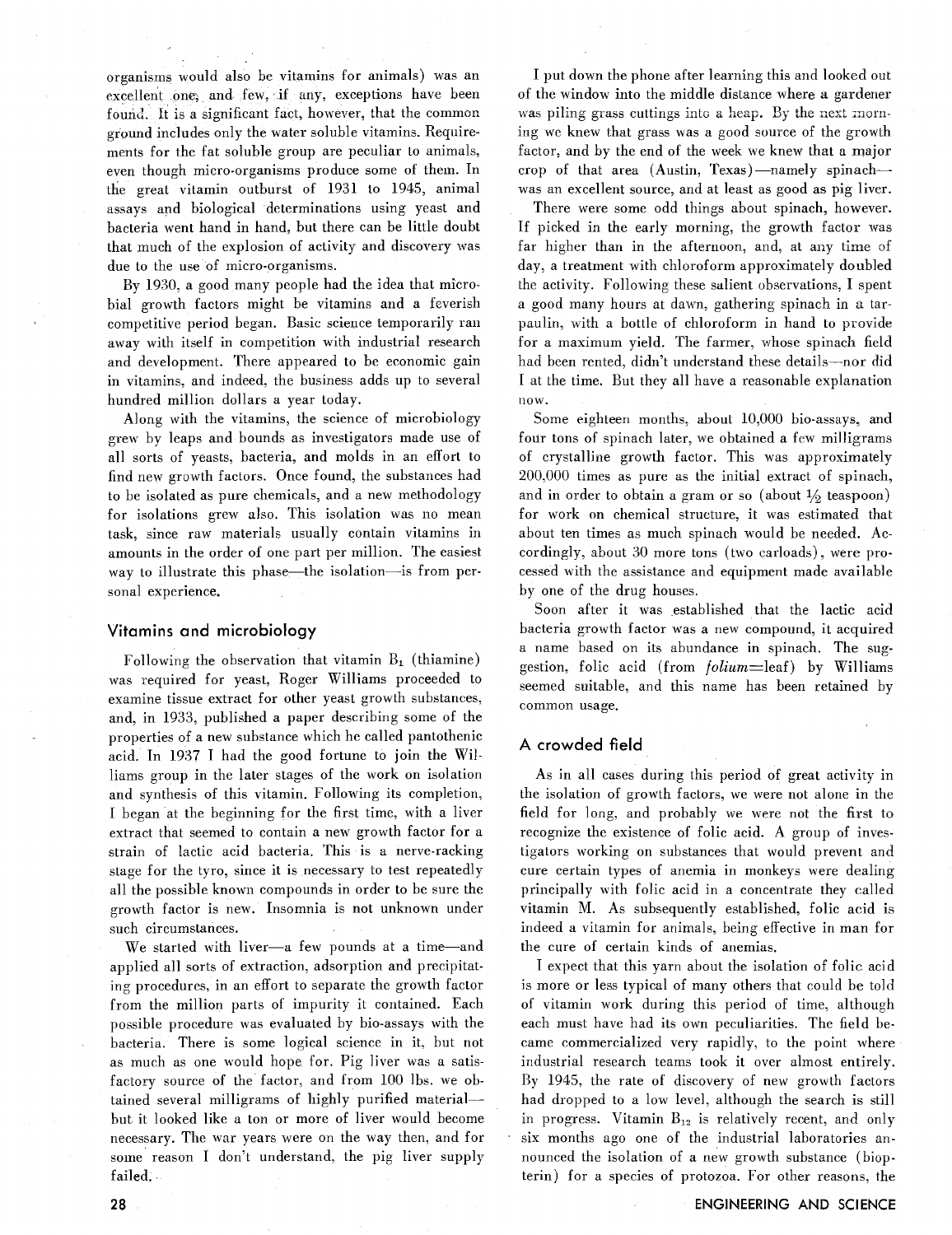same substance was isolated and synthesized here at Caltech last year by Hugh S. Forrest, a senior research fellow. Vitamin activity for higher animals remains to be established.

A further point of some interest, already touched on, concerns the quantity of vitamins in tissues. The folic acid case is somewhat representative, and tons of raw materials were needed for isolation of a small amount. Vitamin B<sub>12</sub> usually occurs in an even lower concentration, while at the other extreme, only a few pounds of raw material is needed for vitamin C isolation.

At the present time, both vitamin  $B_{12}$  and riboflavin are produced commercially as a byproduct of mold fermentation.  $B_{12}$  comes from a fungus that also produces the antibiotic, streptomycin, whereas the riboflavin is produced in such fantastic quantities by a cotton parasite that it crystallizes out in the vacuoles within the mold and sometimes in the culture medium.

However, in general, there is rough parallelism between concentration in tissues and nutritional requirements. One pound of the least abundant vitamin  $(B_{12})$ is sufficient to provide one day's requirement for about one third of the population of the United States.

A remarkable result of the great upsurge of vitaminology is that now, in this country, we have the best fed chickens and pigs in the world. There is still much to be done with people. One would think that the economic value of productivity by people would be almost as obvious as that of domestic animals, but it is more subtle, of course. In any case, chickens and pigs are the animals of economic value that were used extensively for evaluating new vitamin discoveries, and in terms of eggs and meat, vitamin supplements pay good dividends.

#### The **human side**

The human population is somewhat better off too. Through the efforts of some government agencies and private organizations, such as the Nutrition Foundation (industrial support) and the Williams-Waterman Fund (from vitamin  $B_1$  patent royalties) there is now a widespread practice of restoration of vitamins removed during the processing of food for human consumption. This has helped, as has the prescription of vitamins by medical practitioners. Nevertheless, there is little doubt but that additional vitamin supplements would benefit some three quarters of the population of this country, and almost all of the population in many parts of the world.

A summary of some basic information on human vitamin requirements is given in the table at the right. It is well established that all of these substances are essential for human existence, but good diets supply maintenance quantities of most of them, and clear-cut deficiencies in man are not even known for all of them.

Herein lies a subtlety that is most difficult to evaluate for humans, but which has been well documented for chickens and pigs. This has to do with the fact that there is a considerable difference between maintenance and maximum productivity. This question was properly raised

and evaluated in an excellent popular book, **Vitamins,**  *What They Are and* **How** *They Can Benefit You,* written in 1941 by Henry Borsook, Caltech professor of biochemistry. The value of dietary vitamin supplements for people who live in good economic circumstances was considered in terms of the difference between just existing and existing with the zest of well being. We are appreciably better off now than we were in 1941, but there

#### **VITAMINS What they are-and what they do FAT SOLUBLE DEFICIENCY DISEASE VITAMINS IN MAN Vitamin A Night blindness Xerophthalmia (degeneration of eye parts) Skin Keratinization Vitamin D Rickets (malformation of bones and teeth) Osteomalacia (decalcification of bones) Vitamin E Vitamin K** Hemorrhage **WATER SOLUBLE VITAMINS Vitamin C (ascorbic acidl Thiamine (Vitamin B2l Riboflavin (Vitamin Bil Niacin (Nicotinic acidl Pyridoxine (Vitamin BoI Pantothenic acid Choline Inositol Biotin Folic acid and citrovorum factor (Folinic acid) Vitamin Bit Scurvy (multiple abnormalities in tissues and bones) SPECIFIC METABOLIC FUNCTION Indications of involvement in oxidation. Beriberi Removal of carbon fpolyneuritis, mental dioxide from and and physical depres- oxidation of keto**  sion, etc.) **Mouth sores, vision Biochemical**   $im$ *pairment, dermatitis,* **etc. Pellagra Removal of hydro- (dermatitis, inflama- gen atoms from a ion, psychic changes,**<br>etc.) **etc.) chemical compounds. Mental depression, Utilization of amino acids. Nitrogen etc. metabolism. Metabolism of organic acids and fats. Transfer reactions. Liver disease Dermatitis, muscle pains, etc. (Produced in man by feeding raw egg white.) Anemia, diarrhea, Utilization of oneetc. carbon compounds. Synthesis of nucleic acids. (Exact cofactor not known) Pernicious anemia**